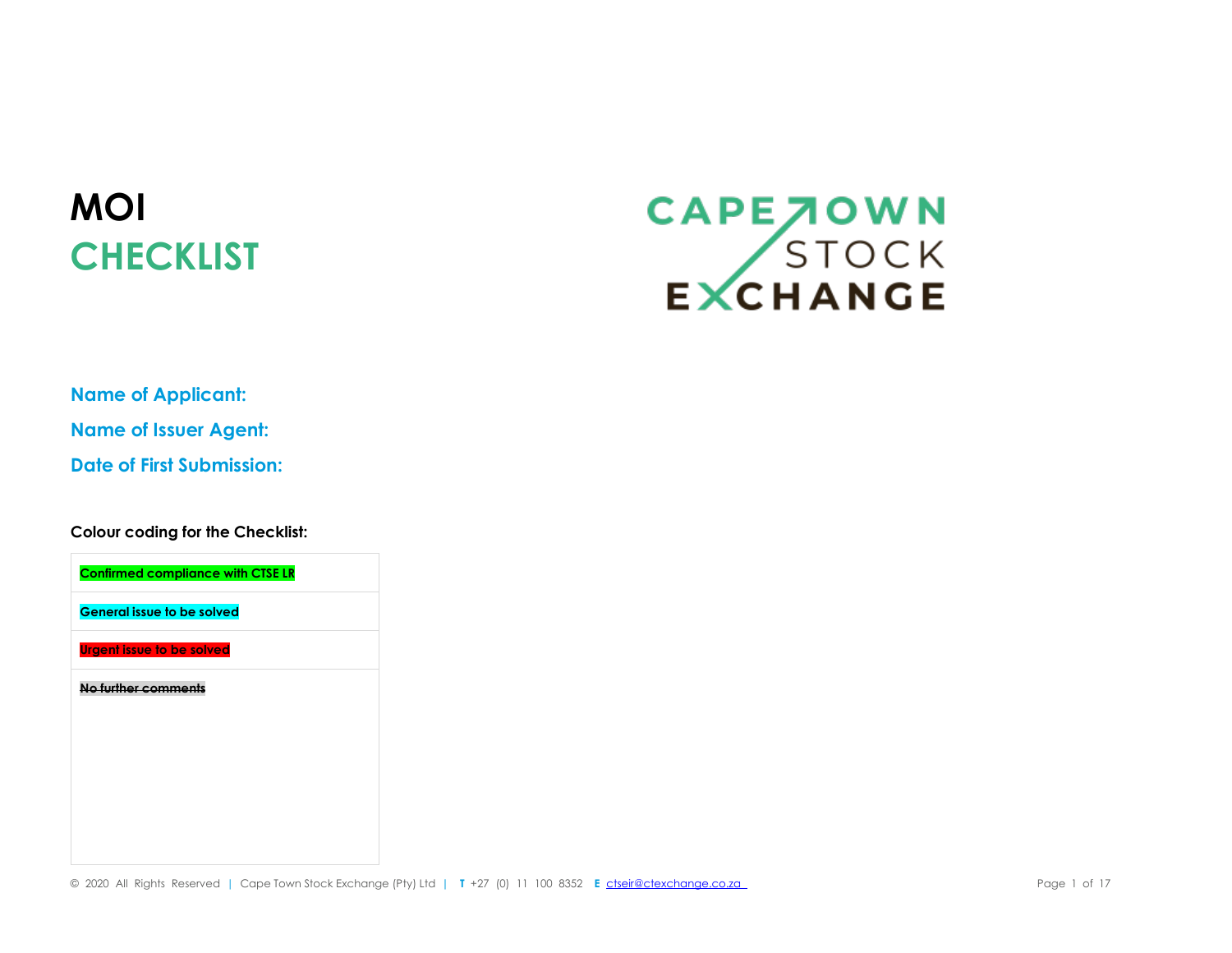|                | <b>APPENDIX 5: CONSTITUTION CHECKLIST</b>                                                                                                                                                                                                                                                                                                                                                                                                                                                                                                                                             | <b>ISSUER AGENT</b><br><b>REFERENCE TO MOI</b><br><b>INDICATING</b><br><b>COMPLIANCE</b> | <b>IRD 1ST SUBMISSION</b><br><b>COMMENTS</b> | <b>ISSUER AGENT</b><br><b>RESPONSE</b> | <b>IRD 2ND SUBMISSION</b><br><b>COMMENTS</b> | <b>ISSUER AGENT</b><br><b>RESPONSE</b> |
|----------------|---------------------------------------------------------------------------------------------------------------------------------------------------------------------------------------------------------------------------------------------------------------------------------------------------------------------------------------------------------------------------------------------------------------------------------------------------------------------------------------------------------------------------------------------------------------------------------------|------------------------------------------------------------------------------------------|----------------------------------------------|----------------------------------------|----------------------------------------------|----------------------------------------|
|                | <b>Introduction</b>                                                                                                                                                                                                                                                                                                                                                                                                                                                                                                                                                                   |                                                                                          |                                              |                                        |                                              |                                        |
|                | The Issuer's Constitution may be drafted in any<br>language, however the Issuer must also have one<br>version of its Constitution drafted in English. The English<br>version of the Constitution must be the primary version<br>and the version in the other language will be the<br>translated version for the purposes of section 17(3) of<br>the Companies Act.                                                                                                                                                                                                                    |                                                                                          |                                              |                                        |                                              |                                        |
| 2              | There must be no provision in the Constitution of the<br>Issuer or of its Subsidiaries that conflicts with or is less<br>stringent than the Listing Requirements and that<br>prevents the enforcement of the Listing Requirements.<br>If there is such a conflict or less stringent provision<br>then the Issuer must ensure that the Constitution of<br>the Issuer and/or its Subsidiaries be amended to<br>comply with the Listing Requirements. The onus is on<br>the Issuer to ensure compliance with this provision<br>before lodging an application for Listing its Securities. |                                                                                          |                                              |                                        |                                              |                                        |
| 3              | Nothing prevents an Issuer from imposing more<br>stringent provisions in its Constitution provided that<br>such provisions are approved by CTSE.                                                                                                                                                                                                                                                                                                                                                                                                                                      |                                                                                          |                                              |                                        |                                              |                                        |
| $\overline{4}$ | CTSE shall be able to take action against the Issuer in<br>terms of the Listing Requirements in the event of non-<br>compliance with the Listing Requirements.                                                                                                                                                                                                                                                                                                                                                                                                                        |                                                                                          |                                              |                                        |                                              |                                        |
| 5              | Shareholders cannot ratify any action of the Issuer or<br>its Subsidiaries if such ratification would lead to an<br>action inconsistent with or less stringent than the<br>provisions of the Listing Requirements.                                                                                                                                                                                                                                                                                                                                                                    |                                                                                          |                                              |                                        |                                              |                                        |
| 6              | Nothing in the Constitution of the Issuer or its<br>Subsidiaries shall relieve the Issuer from compliance<br>with the Listing Requirements.                                                                                                                                                                                                                                                                                                                                                                                                                                           |                                                                                          |                                              |                                        |                                              |                                        |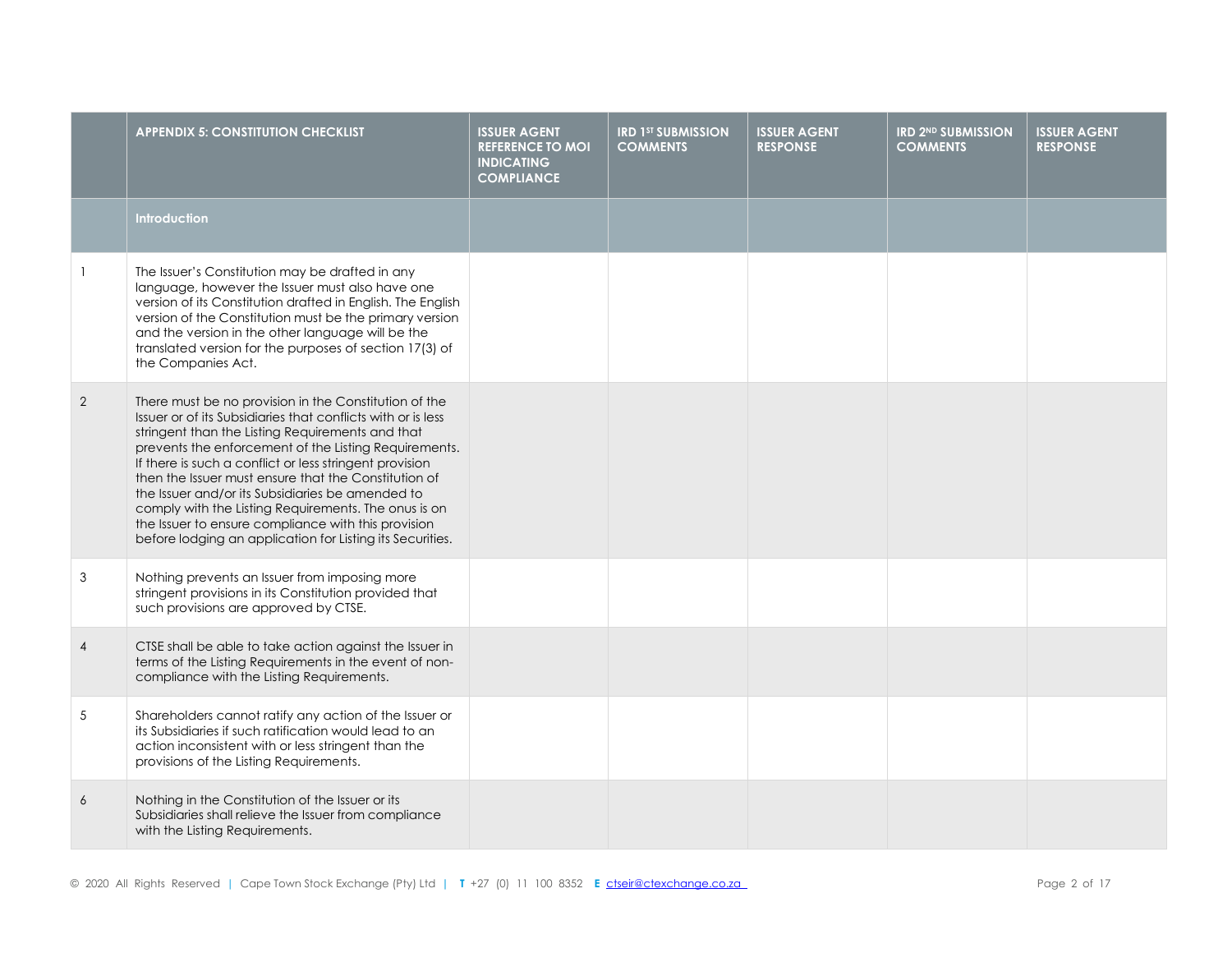|                 | <b>APPENDIX 5: CONSTITUTION CHECKLIST</b>                                                                                                                                                                                           | <b>ISSUER AGENT</b><br><b>REFERENCE TO MOI</b><br><b>INDICATING</b><br><b>COMPLIANCE</b> | <b>IRD 1ST SUBMISSION</b><br><b>COMMENTS</b> | <b>ISSUER AGENT</b><br><b>RESPONSE</b> | <b>IRD 2ND SUBMISSION</b><br><b>COMMENTS</b> | <b>ISSUER AGENT</b><br><b>RESPONSE</b> |
|-----------------|-------------------------------------------------------------------------------------------------------------------------------------------------------------------------------------------------------------------------------------|------------------------------------------------------------------------------------------|----------------------------------------------|----------------------------------------|----------------------------------------------|----------------------------------------|
| $\overline{7}$  | CTSE retains the discretion, subject to the provisions of<br>the FMA and any applicable administrative laws, to<br>reject an Issuer's Constitution if any of its provisions are<br>unlawful, unreasonable or against public policy. |                                                                                          |                                              |                                        |                                              |                                        |
| 8               | No application for Listing will be considered by CTSE<br>until:                                                                                                                                                                     |                                                                                          |                                              |                                        |                                              |                                        |
| 8.1             | the Constitution of the Issuer has been approved by<br>CTSE; and                                                                                                                                                                    |                                                                                          |                                              |                                        |                                              |                                        |
| 8.2             | The CTSE approved version of the Constitution must<br>befiled with and registered with the Companies and<br>Intellectual Property Commission established in terms<br>of the Companies Act.                                          |                                                                                          |                                              |                                        |                                              |                                        |
| 9               | Any of the following amendments to the Constitution<br>proposed to shareholders of the Issuer, needs to be<br>approved by CTSE prior to it being proposed to such<br>shareholders:                                                  |                                                                                          |                                              |                                        |                                              |                                        |
| 9.1             | Any amendments relating to the provisions listed in<br>this Appendix;                                                                                                                                                               |                                                                                          |                                              |                                        |                                              |                                        |
| 9.2             | Any amendment, which may result in the Issuer not<br>being able to comply with any of the Listing<br>Requirements.                                                                                                                  |                                                                                          |                                              |                                        |                                              |                                        |
| 10 <sup>°</sup> | The Constitution must comply with the Companies<br>Act, including but not limited to sections 15, 16, 17<br>and 18 thereof.                                                                                                         |                                                                                          |                                              |                                        |                                              |                                        |
|                 | The Constitution of any Issuer must provide for:                                                                                                                                                                                    |                                                                                          |                                              |                                        |                                              |                                        |
| 12              | Transfer and registration.                                                                                                                                                                                                          |                                                                                          |                                              |                                        |                                              |                                        |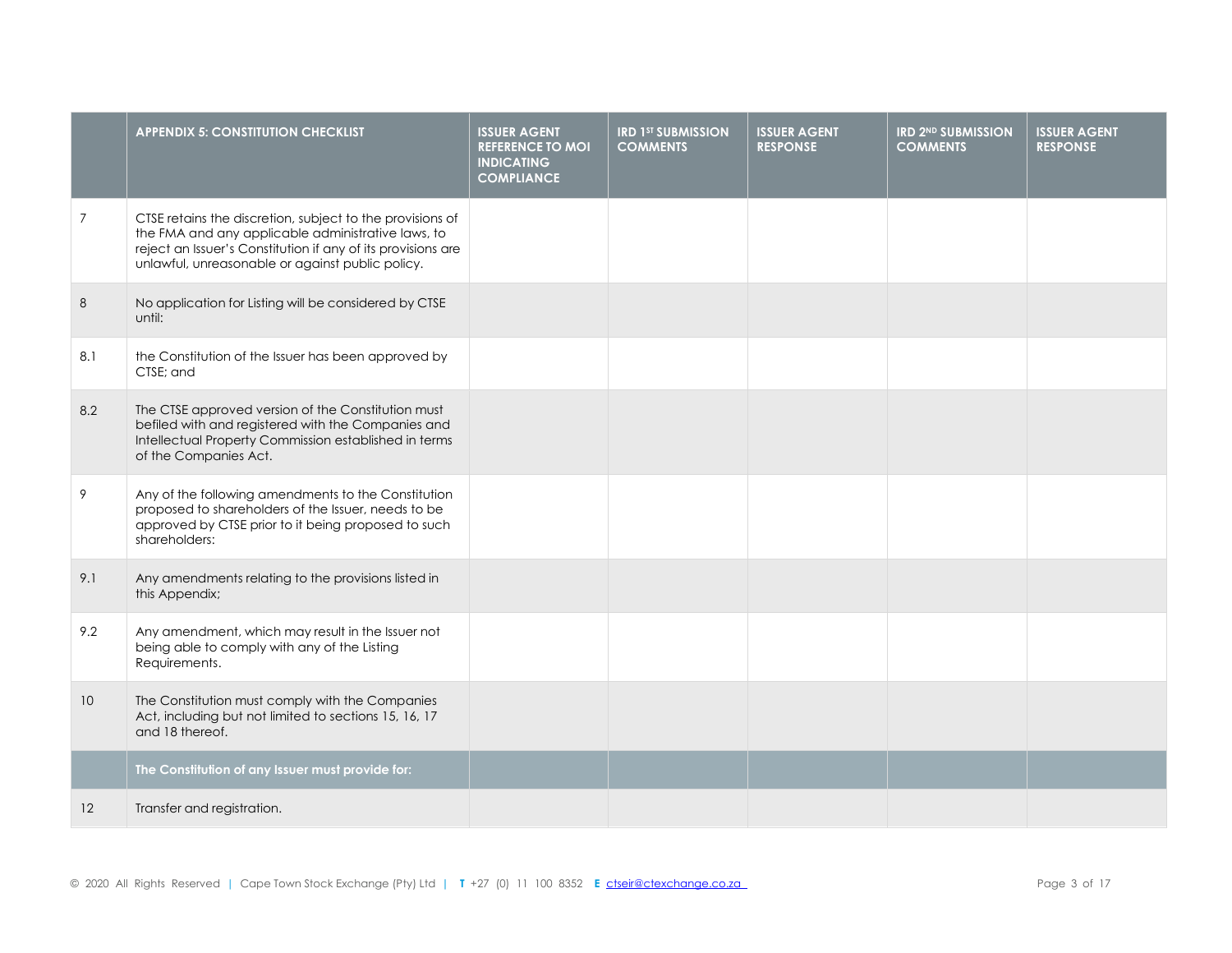|      | <b>APPENDIX 5: CONSTITUTION CHECKLIST</b>                                                                                                                                                                                                                                                                                                                                                                                                                                                                                                                                                                                                                                                                                                                                                                                                          | <b>ISSUER AGENT</b><br><b>REFERENCE TO MOI</b><br><b>INDICATING</b><br><b>COMPLIANCE</b> | <b>IRD 1ST SUBMISSION</b><br><b>COMMENTS</b> | <b>ISSUER AGENT</b><br><b>RESPONSE</b> | <b>IRD 2ND SUBMISSION</b><br><b>COMMENTS</b> | <b>ISSUER AGENT</b><br><b>RESPONSE</b> |
|------|----------------------------------------------------------------------------------------------------------------------------------------------------------------------------------------------------------------------------------------------------------------------------------------------------------------------------------------------------------------------------------------------------------------------------------------------------------------------------------------------------------------------------------------------------------------------------------------------------------------------------------------------------------------------------------------------------------------------------------------------------------------------------------------------------------------------------------------------------|------------------------------------------------------------------------------------------|----------------------------------------------|----------------------------------------|----------------------------------------------|----------------------------------------|
| 13   | Notwithstanding the provisions of Section 40(5) of the<br>Companies Act, Securities must be fully paid up for<br>before being admitted to the Official List, unless<br>otherwise required by statute.                                                                                                                                                                                                                                                                                                                                                                                                                                                                                                                                                                                                                                              |                                                                                          |                                              |                                        |                                              |                                        |
| 14   | Securities must be freely transferable unless CTSE and<br>the Registry approve of a restriction and such<br>restriction must be provided for in detail in the<br>Constitution and as a minimum the following must be<br>provided in the Constitution:                                                                                                                                                                                                                                                                                                                                                                                                                                                                                                                                                                                              |                                                                                          |                                              |                                        |                                              |                                        |
| 14.1 | Applicable to all Securities of that class issued or<br>proposed to be issued;                                                                                                                                                                                                                                                                                                                                                                                                                                                                                                                                                                                                                                                                                                                                                                     |                                                                                          |                                              |                                        |                                              |                                        |
| 14.2 | Is objectively determinable without ambiguity and<br>uncertainty;                                                                                                                                                                                                                                                                                                                                                                                                                                                                                                                                                                                                                                                                                                                                                                                  |                                                                                          |                                              |                                        |                                              |                                        |
| 14.3 | Is legally permissible;                                                                                                                                                                                                                                                                                                                                                                                                                                                                                                                                                                                                                                                                                                                                                                                                                            |                                                                                          |                                              |                                        |                                              |                                        |
| 14.4 | Is unconditional, or where subject to any condition,<br>such condition is objectively determinable without<br>ambiguity and uncertainty.                                                                                                                                                                                                                                                                                                                                                                                                                                                                                                                                                                                                                                                                                                           |                                                                                          |                                              |                                        |                                              |                                        |
| 15   | All authorities to sign transfer deeds granted by the<br>holders of Securities for the purpose of transferring<br>Securities that may be lodged, produced or exhibited<br>with or to the Issuer at any of its transfer offices shall,<br>as between the Issuer and the grantor of such<br>authorities, be taken and deemed to continue and<br>remain in full force and effect, and the Issuer may<br>allow the same to be acted upon until such time as<br>express notice in writing of the revocation of the<br>same have been given and lodged at the Issuer's<br>transer offices at which the authority was lodged,<br>produced or exhibited. Even after the giving and<br>lodging of such notice, the Issuer shall be entitled to<br>give effect to any instruments signed under the<br>authority to sign, and certified by any officer of the |                                                                                          |                                              |                                        |                                              |                                        |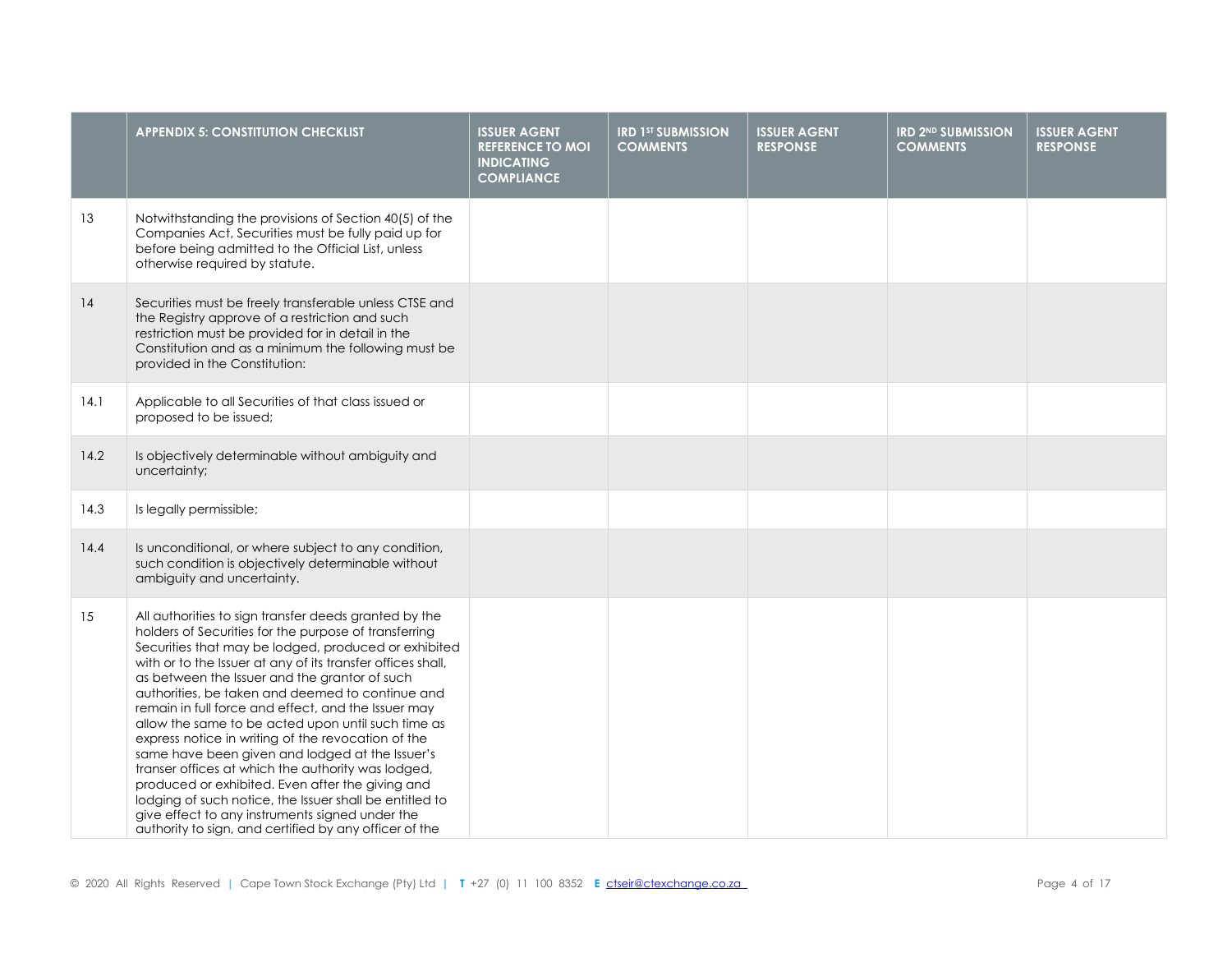|    | <b>APPENDIX 5: CONSTITUTION CHECKLIST</b>                                                                                                                                                                                                                                                                                            | <b>ISSUER AGENT</b><br><b>REFERENCE TO MOI</b><br><b>INDICATING</b><br><b>COMPLIANCE</b> | <b>IRD 1ST SUBMISSION</b><br><b>COMMENTS</b> | <b>ISSUER AGENT</b><br><b>RESPONSE</b> | <b>IRD 2ND SUBMISSION</b><br><b>COMMENTS</b> | <b>ISSUER AGENT</b><br><b>RESPONSE</b> |
|----|--------------------------------------------------------------------------------------------------------------------------------------------------------------------------------------------------------------------------------------------------------------------------------------------------------------------------------------|------------------------------------------------------------------------------------------|----------------------------------------------|----------------------------------------|----------------------------------------------|----------------------------------------|
|    | Issuer, as being in order before the giving and lodging<br>of such notice.                                                                                                                                                                                                                                                           |                                                                                          |                                              |                                        |                                              |                                        |
| 16 | For Securities to be transferred, the Securities must be<br>uncertificated.                                                                                                                                                                                                                                                          |                                                                                          |                                              |                                        |                                              |                                        |
|    | <b>Transmission clause</b>                                                                                                                                                                                                                                                                                                           |                                                                                          |                                              |                                        |                                              |                                        |
| 17 | A provision to the effect that Securities registered in<br>the name of a deceased or insolvent holder shall be<br>forfeited if the executor or administrator fails to<br>register the Securities in his own name or in the name<br>of the heir/s or legatee/s, when called upon by the<br>Directors to do so, will not be permitted. |                                                                                          |                                              |                                        |                                              |                                        |
|    | <b>Distributions to Securities holders</b>                                                                                                                                                                                                                                                                                           |                                                                                          |                                              |                                        |                                              |                                        |
| 18 | Distributions to Security holders must as a minimum<br>comply with Section 46 of the Companies Act and<br>must not provide that capital shall be repaid upon<br>the basis that it may be called up again.                                                                                                                            |                                                                                          |                                              |                                        |                                              |                                        |
| 19 | Distributions are to be payable to Security holders<br>registered as at the date subsequent to the date of<br>declaration or date of confirmation of the dividend,<br>whichever is the later.                                                                                                                                        |                                                                                          |                                              |                                        |                                              |                                        |
|    | <b>Capitalisation Securities</b>                                                                                                                                                                                                                                                                                                     |                                                                                          |                                              |                                        |                                              |                                        |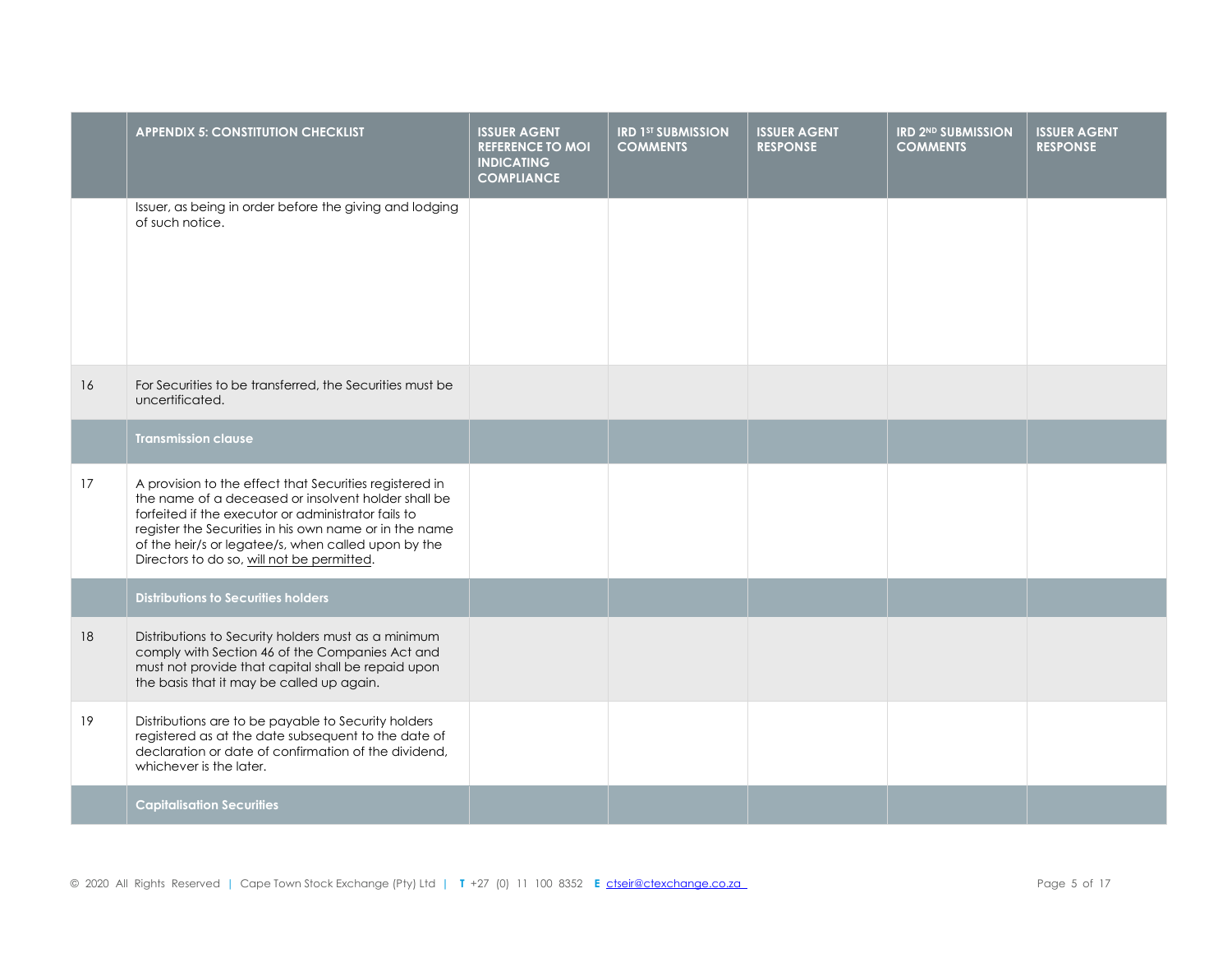|    | <b>APPENDIX 5: CONSTITUTION CHECKLIST</b>                                                                                                                                                                                                                                                                                                                                                                                                                                   | <b>ISSUER AGENT</b><br><b>REFERENCE TO MOI</b><br><b>INDICATING</b><br><b>COMPLIANCE</b> | <b>IRD 1st SUBMISSION</b><br><b>COMMENTS</b> | <b>ISSUER AGENT</b><br><b>RESPONSE</b> | <b>IRD 2ND SUBMISSION</b><br><b>COMMENTS</b> | <b>ISSUER AGENT</b><br><b>RESPONSE</b> |
|----|-----------------------------------------------------------------------------------------------------------------------------------------------------------------------------------------------------------------------------------------------------------------------------------------------------------------------------------------------------------------------------------------------------------------------------------------------------------------------------|------------------------------------------------------------------------------------------|----------------------------------------------|----------------------------------------|----------------------------------------------|----------------------------------------|
| 20 | Any issue of Securities as capitalisation Securities must<br>as a minimum be subject to the requirements of<br>Section 47 of the Companies Act. The Constitution<br>may not provide for less stringent requirements.                                                                                                                                                                                                                                                        |                                                                                          |                                              |                                        |                                              |                                        |
|    | Scrip dividend and cash dividend elections                                                                                                                                                                                                                                                                                                                                                                                                                                  |                                                                                          |                                              |                                        |                                              |                                        |
| 21 | The grant of the right of election must not be<br>prohibited in the Constitution.                                                                                                                                                                                                                                                                                                                                                                                           |                                                                                          |                                              |                                        |                                              |                                        |
|    | <b>Investment Companies</b>                                                                                                                                                                                                                                                                                                                                                                                                                                                 |                                                                                          |                                              |                                        |                                              |                                        |
| 22 | The Constitution of Investment Companies must<br>provide where Distributions are paid from the profits<br>arising from the realisation of investments, the<br>shareholders have approved the Distribution by<br>Ordinary Resolution.                                                                                                                                                                                                                                        |                                                                                          |                                              |                                        |                                              |                                        |
|    | Lien upon Securities                                                                                                                                                                                                                                                                                                                                                                                                                                                        |                                                                                          |                                              |                                        |                                              |                                        |
| 23 | Any power by the Issuer to claim a lien on Securities<br>must be prohibited.                                                                                                                                                                                                                                                                                                                                                                                                |                                                                                          |                                              |                                        |                                              |                                        |
|    | <b>Directors</b>                                                                                                                                                                                                                                                                                                                                                                                                                                                            |                                                                                          |                                              |                                        |                                              |                                        |
| 24 | A minimum of at least four Directors.                                                                                                                                                                                                                                                                                                                                                                                                                                       |                                                                                          |                                              |                                        |                                              |                                        |
| 25 | The Constitution may provide for the nomination of 1<br>(one) or more Directors by any person who is named<br>in the Constitution or determined in terms of the<br>Constitution provided that any Shareholder will have<br>the right to nominate Directors. Such a person must<br>not be entitled to appoint or to remove any<br>Director/s. The appointment of all Directors shall be<br>subject to Shareholder approval at any<br>annual/general meeting of Shareholders. |                                                                                          |                                              |                                        |                                              |                                        |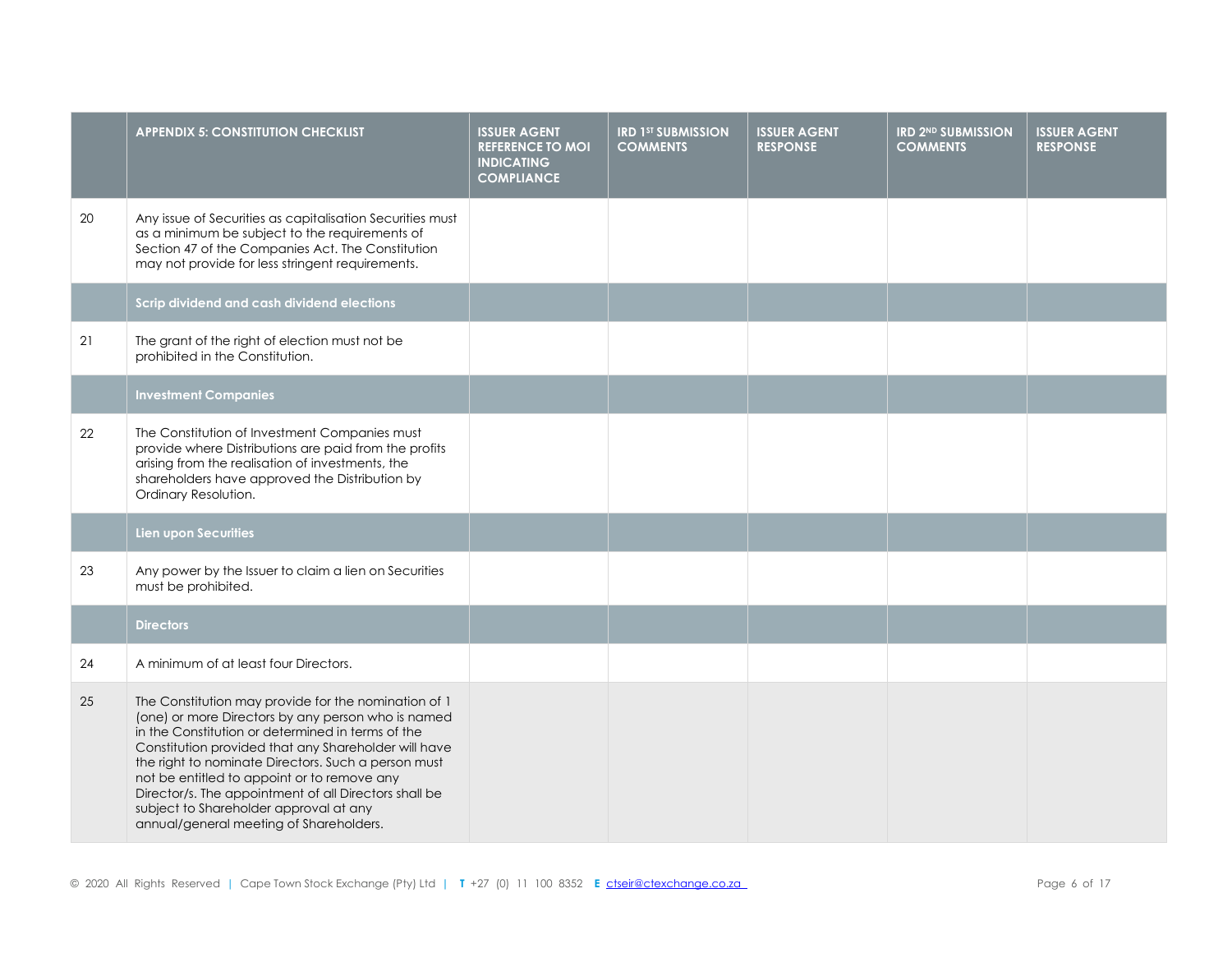|    | <b>APPENDIX 5: CONSTITUTION CHECKLIST</b>                                                                                                                                                                                                                                                                                                                                                                                                                                                                                                                                                                                                                                               | <b>ISSUER AGENT</b><br><b>REFERENCE TO MOI</b><br><b>INDICATING</b><br><b>COMPLIANCE</b> | <b>IRD 1ST SUBMISSION</b><br><b>COMMENTS</b> | <b>ISSUER AGENT</b><br><b>RESPONSE</b> | <b>IRD 2ND SUBMISSION</b><br><b>COMMENTS</b> | <b>ISSUER AGENT</b><br><b>RESPONSE</b> |
|----|-----------------------------------------------------------------------------------------------------------------------------------------------------------------------------------------------------------------------------------------------------------------------------------------------------------------------------------------------------------------------------------------------------------------------------------------------------------------------------------------------------------------------------------------------------------------------------------------------------------------------------------------------------------------------------------------|------------------------------------------------------------------------------------------|----------------------------------------------|----------------------------------------|----------------------------------------------|----------------------------------------|
| 26 | The Constitution may provide for the appointment of<br>alternate Directors in terms of the Companies Act.                                                                                                                                                                                                                                                                                                                                                                                                                                                                                                                                                                               |                                                                                          |                                              |                                        |                                              |                                        |
| 27 | The appointment of a Director to fill a casual<br>vacancy or as an addition to the board must be<br>confirmed by Shareholders at the next Annual<br>General Meeting or general meeting.                                                                                                                                                                                                                                                                                                                                                                                                                                                                                                 |                                                                                          |                                              |                                        |                                              |                                        |
| 28 | If the number of Directors falls below the minimum<br>provided in the Constitution, the remaining Directors<br>must as soon as possible and by no later than 3(three)<br>months fill the vacancies or call a general meeting for<br>the purpose of filling the vacancies, provided that the<br>failure by the Company to have the minimum<br>number of Directors does not limit or negate the<br>authority of the board or invalidate anything done by<br>the board or the Company. After the expiry of the<br>3(three) month period, the remaining Directors shall<br>only be permitted to act for the purpose of filling<br>vacancies or calling general meetings of<br>Shareholders. |                                                                                          |                                              |                                        |                                              |                                        |
| 29 | A Director may be employed in any other capacity<br>by the Company or as a Director or employee of a<br>company controlled by itself or a Major Subsidiary of<br>the Company and in such event his/her appointment<br>and the remuneration in respect of such other office<br>must be determined by a disinterested quorum of<br>Directors.                                                                                                                                                                                                                                                                                                                                             |                                                                                          |                                              |                                        |                                              |                                        |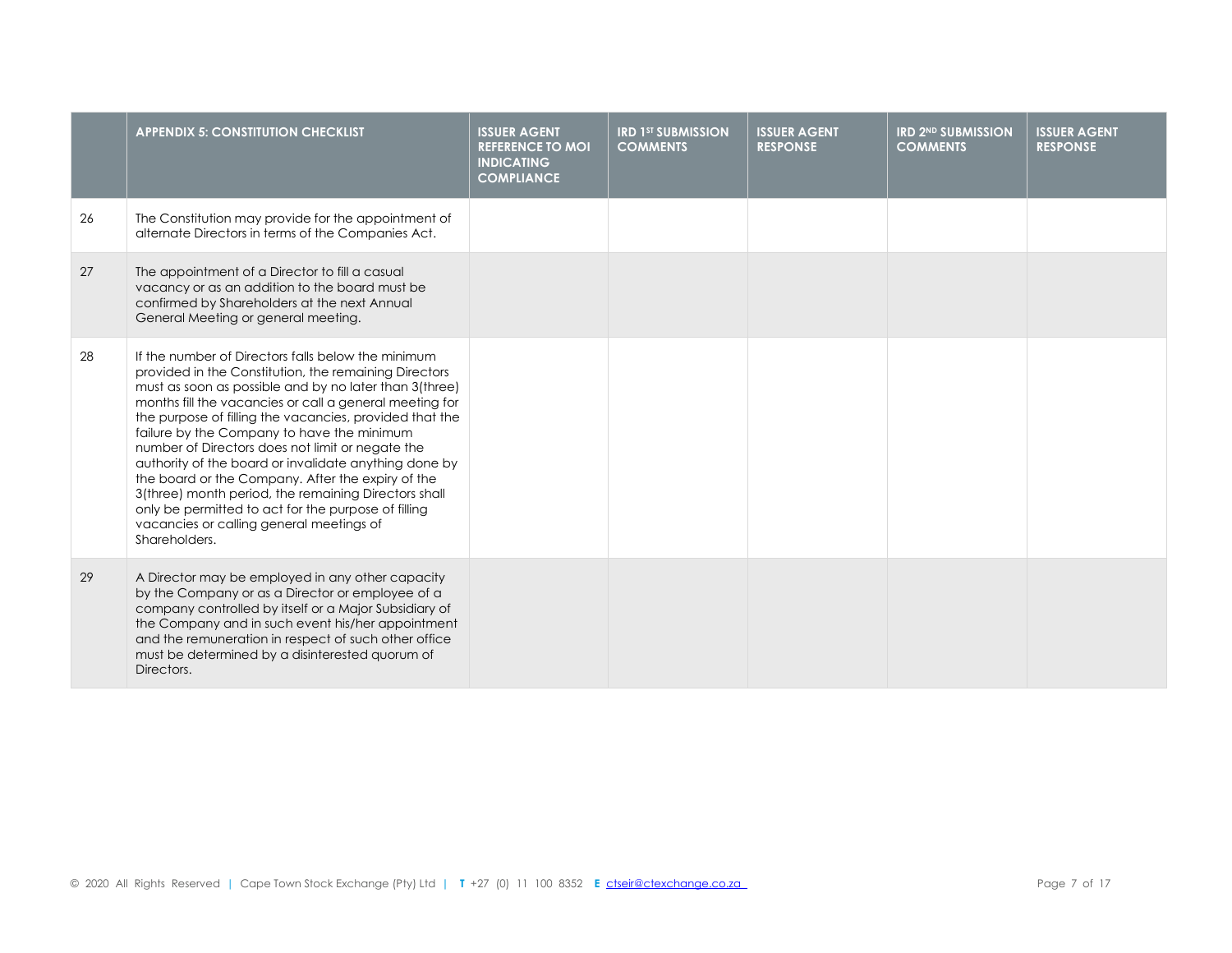|      | <b>APPENDIX 5: CONSTITUTION CHECKLIST</b>                                                                                                                                                                                                                                                                                          | <b>ISSUER AGENT</b><br><b>REFERENCE TO MOI</b><br><b>INDICATING</b><br><b>COMPLIANCE</b> | <b>IRD 1ST SUBMISSION</b><br><b>COMMENTS</b> | <b>ISSUER AGENT</b><br><b>RESPONSE</b> | <b>IRD 2ND SUBMISSION</b><br><b>COMMENTS</b> | <b>ISSUER AGENT</b><br><b>RESPONSE</b> |
|------|------------------------------------------------------------------------------------------------------------------------------------------------------------------------------------------------------------------------------------------------------------------------------------------------------------------------------------|------------------------------------------------------------------------------------------|----------------------------------------------|----------------------------------------|----------------------------------------------|----------------------------------------|
| 30   | Directors cannot serve a term of more than 3 (three)<br>years, but this does not prohibit re-election for by<br>Shareholders for subsequent terms.                                                                                                                                                                                 |                                                                                          |                                              |                                        |                                              |                                        |
|      | Preferences, rights, limitations and other terms relating<br>to Securities                                                                                                                                                                                                                                                         |                                                                                          |                                              |                                        |                                              |                                        |
| 31   | Securities in each class for which Listing is applied<br>must rank pari passu in respect of all rights.                                                                                                                                                                                                                            |                                                                                          |                                              |                                        |                                              |                                        |
| 32   | An Issuer must ensure equality of treatment for all<br>holders of Securities of the same class.                                                                                                                                                                                                                                    |                                                                                          |                                              |                                        |                                              |                                        |
| 33   | Every holder of an ordinary share must have one vote<br>in respect of each share that he holds and must be<br>entitled to vote at every general/annual general<br>meeting, whether in person or by proxy.                                                                                                                          |                                                                                          |                                              |                                        |                                              |                                        |
| 34   | Subject to an amendment ordered by a court as<br>contemplated in Section 16(1)(a) read with Section<br>16(4) of the Companies Act, any amendment of the<br>Constitution shall be subject to a Special Resolution<br>passed by the ordinary shareholders. An amendment<br>to the Constitution shall include, but not be limited to: |                                                                                          |                                              |                                        |                                              |                                        |
| 34.1 | the increase or decrease of the authorised capital of<br>an Issuer:                                                                                                                                                                                                                                                                |                                                                                          |                                              |                                        |                                              |                                        |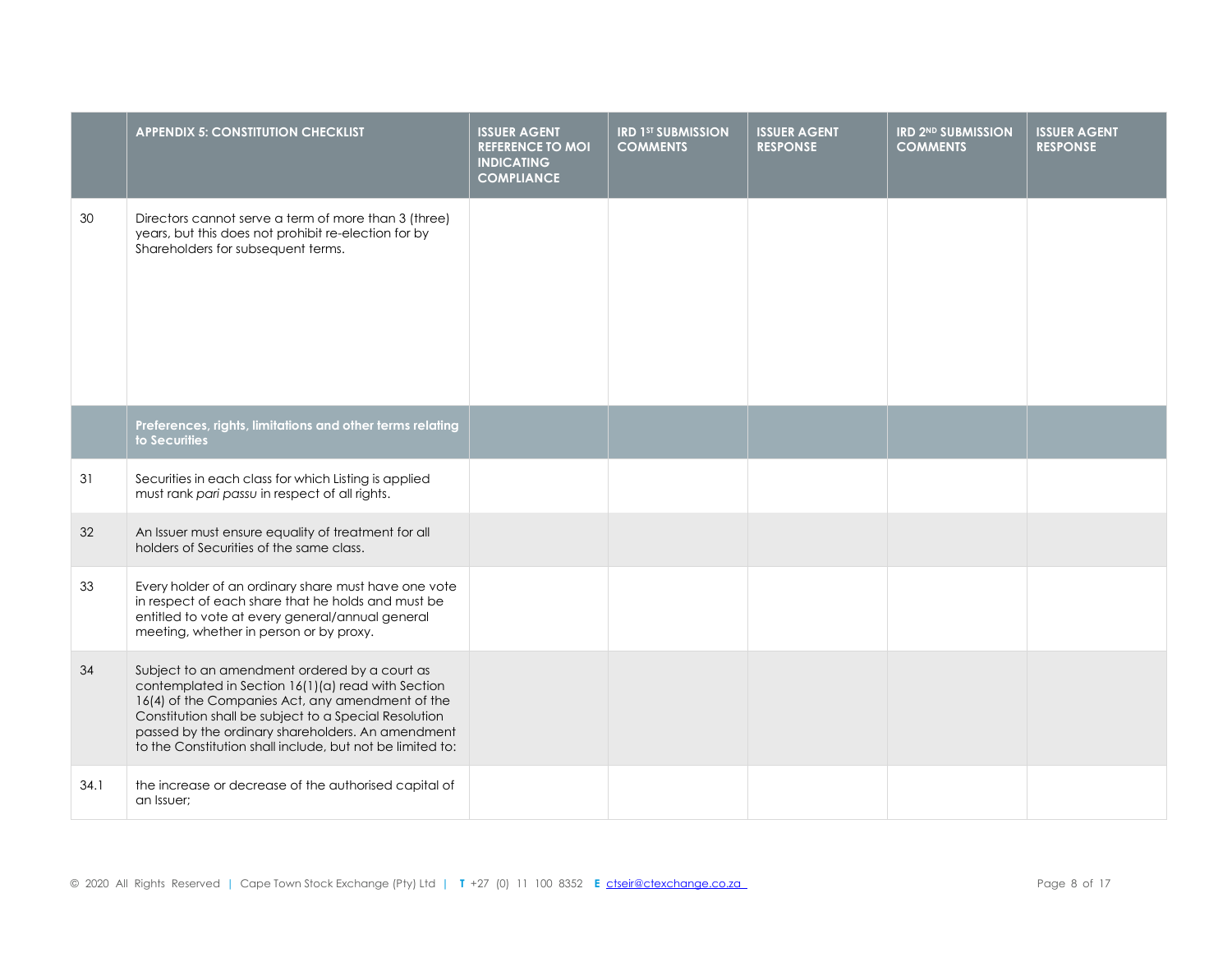|      | <b>APPENDIX 5: CONSTITUTION CHECKLIST</b>                                                                                                                                                                                                                                                                                                                                            | <b>ISSUER AGENT</b><br><b>REFERENCE TO MOI</b><br><b>INDICATING</b><br><b>COMPLIANCE</b> | <b>IRD 1ST SUBMISSION</b><br><b>COMMENTS</b> | <b>ISSUER AGENT</b><br><b>RESPONSE</b> | <b>IRD 2ND SUBMISSION</b><br><b>COMMENTS</b> | <b>ISSUER AGENT</b><br><b>RESPONSE</b> |
|------|--------------------------------------------------------------------------------------------------------------------------------------------------------------------------------------------------------------------------------------------------------------------------------------------------------------------------------------------------------------------------------------|------------------------------------------------------------------------------------------|----------------------------------------------|----------------------------------------|----------------------------------------------|----------------------------------------|
| 34.2 | The variation of any preferences, rights, limitations<br>and other terms attaching to any class of Securities;                                                                                                                                                                                                                                                                       |                                                                                          |                                              |                                        |                                              |                                        |
| 34.3 | The conversion of one class of Securities into one or<br>more other classes:                                                                                                                                                                                                                                                                                                         |                                                                                          |                                              |                                        |                                              |                                        |
| 34.4 | the change of the name of the Issuer.                                                                                                                                                                                                                                                                                                                                                |                                                                                          |                                              |                                        |                                              |                                        |
| 35   | If any amendment relates to the variation of any<br>preferences, rights, limitations and other terms<br>attaching to any class of Securities already in issue,<br>that amendment must not be implemented without a<br>Special Resolution taken by the Shareholders in that<br>class at a separate meeting.                                                                           |                                                                                          |                                              |                                        |                                              |                                        |
| 36   | The granting of special privileges to the holders of<br>Securities, other than ordinary shareholders, such as<br>attending and voting at general meetings and the<br>appointment of Directors is only permitted with the<br>approval of a Special Resolution by ordinary<br>shareholders. These rights must be provided for in<br>detail in the notice of the resolution.            |                                                                                          |                                              |                                        |                                              |                                        |
| 37   | If there are listed cumulative and/or listed non-<br>cumulative preference Securities the following right<br>must be attached to such Securities:<br>"No further Securities ranking in priority to or pari<br>passu with existing preference share/s, shall be<br>created without a Special Resolution passed at a<br>separate general meeting of such preference<br>shareholder/s." |                                                                                          |                                              |                                        |                                              |                                        |
| 38   | Preferences, rights, limitations or other terms of any<br>class of Securities must not be varied in response to<br>any objectively ascertainable external fact or facts as<br>provided for in Section 37(6) and (7) of the<br>Companies Act.                                                                                                                                         |                                                                                          |                                              |                                        |                                              |                                        |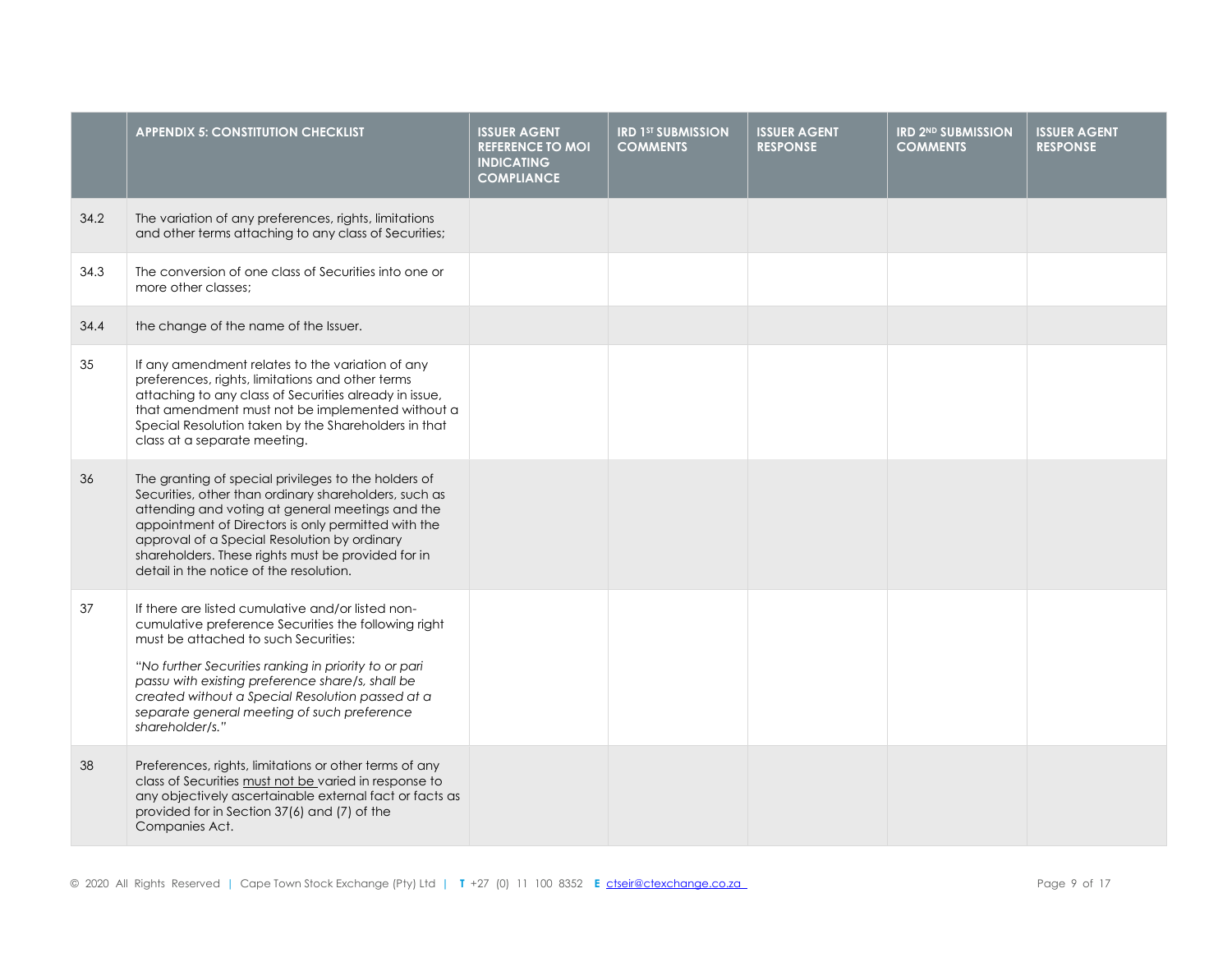|        | <b>APPENDIX 5: CONSTITUTION CHECKLIST</b>                                                                                                                                                                                                                 | <b>ISSUER AGENT</b><br><b>REFERENCE TO MOI</b><br><b>INDICATING</b><br><b>COMPLIANCE</b> | <b>IRD 1ST SUBMISSION</b><br><b>COMMENTS</b> | <b>ISSUER AGENT</b><br><b>RESPONSE</b> | <b>IRD 2ND SUBMISSION</b><br><b>COMMENTS</b> | <b>ISSUER AGENT</b><br><b>RESPONSE</b> |
|--------|-----------------------------------------------------------------------------------------------------------------------------------------------------------------------------------------------------------------------------------------------------------|------------------------------------------------------------------------------------------|----------------------------------------------|----------------------------------------|----------------------------------------------|----------------------------------------|
|        | <b>Debt Securities</b>                                                                                                                                                                                                                                    |                                                                                          |                                              |                                        |                                              |                                        |
| 39     | The granting of special privileges to the holders of<br>Debt Securities, such as attending and voting at<br>general meetings and the appointment of Directors is<br>only permitted with the approval of a Special<br>Resolution by ordinary shareholders. |                                                                                          |                                              |                                        |                                              |                                        |
| 40     | These rights must be provided for in detail in the<br>notice of the general meeting.                                                                                                                                                                      |                                                                                          |                                              |                                        |                                              |                                        |
| 41     | The rights will lapse as soon the debt pertaining to<br>such Securities has been extinguished.                                                                                                                                                            |                                                                                          |                                              |                                        |                                              |                                        |
|        | Pre-emption rights                                                                                                                                                                                                                                        |                                                                                          |                                              |                                        |                                              |                                        |
| 42     | Unissued Securities shall be offered to existing holders<br>of Securities pro rata to their shareholding, unless the<br>rights are waived by a general or Special Resolution<br>as provided for below.                                                    |                                                                                          |                                              |                                        |                                              |                                        |
| 43     | Subject to the provisions of section 41 of Companies<br>Act, except in the circumstances mentioned in<br>paragraph 44 below, the Directors of the Issuer shall<br>obtain a specific authority (by way of an Ordinary<br>Resolution) prior to:             |                                                                                          |                                              |                                        |                                              |                                        |
| 43.1   | Allotting, issuing or granting:                                                                                                                                                                                                                           |                                                                                          |                                              |                                        |                                              |                                        |
| 43.1.1 | Securities;                                                                                                                                                                                                                                               |                                                                                          |                                              |                                        |                                              |                                        |
| 43.1.2 | Debt Securities convertible into Securities; or                                                                                                                                                                                                           |                                                                                          |                                              |                                        |                                              |                                        |
| 43.1.3 | Options, warrants or similar rights to subscribe for any<br>Securities or such convertible Securities; and                                                                                                                                                |                                                                                          |                                              |                                        |                                              |                                        |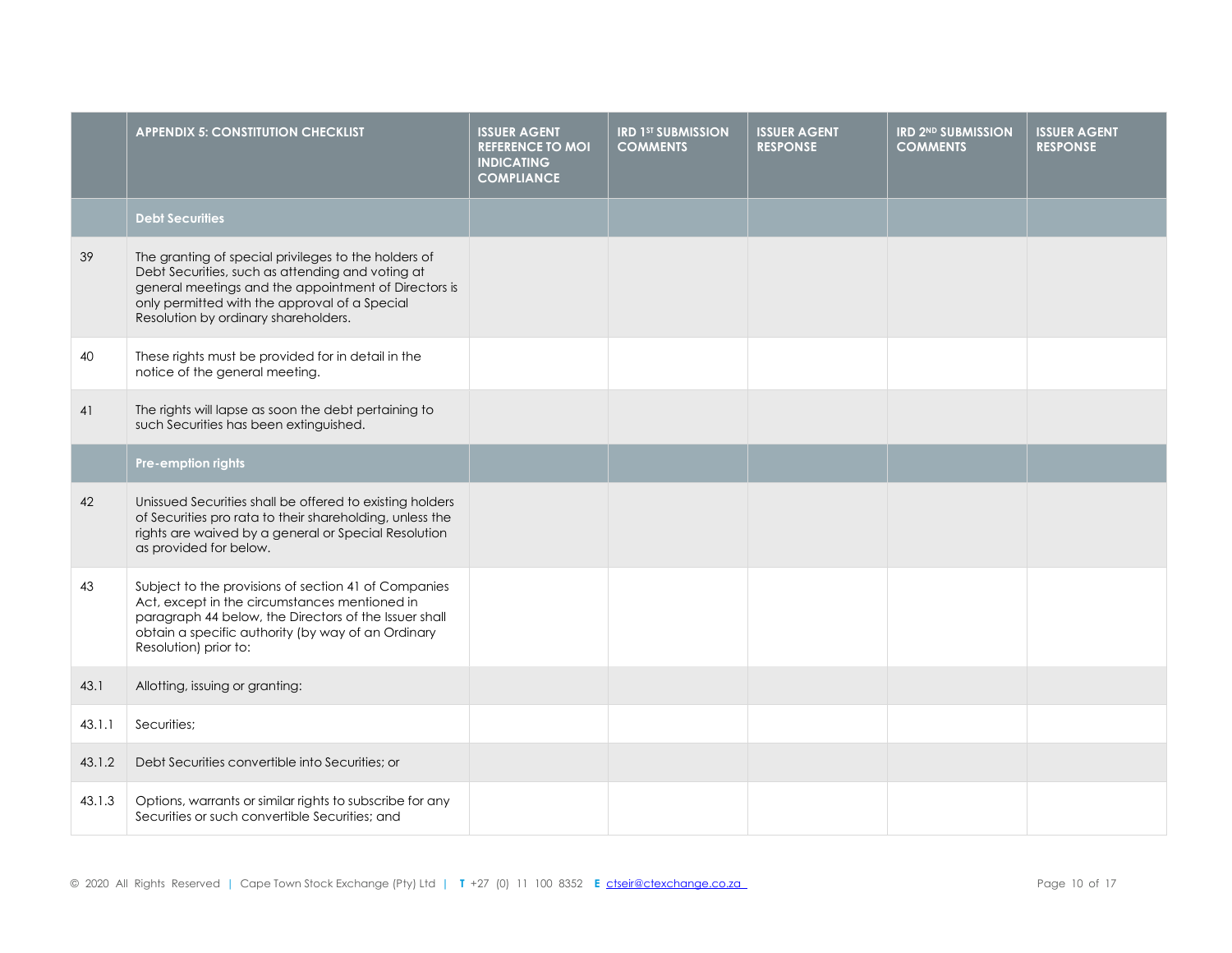|        | <b>APPENDIX 5: CONSTITUTION CHECKLIST</b>                                                                                                                                                                                                                                                                                               | <b>ISSUER AGENT</b><br><b>REFERENCE TO MOI</b><br><b>INDICATING</b><br><b>COMPLIANCE</b> | <b>IRD 1ST SUBMISSION</b><br><b>COMMENTS</b> | <b>ISSUER AGENT</b><br><b>RESPONSE</b> | <b>IRD 2ND SUBMISSION</b><br><b>COMMENTS</b> | <b>ISSUER AGENT</b><br><b>RESPONSE</b> |
|--------|-----------------------------------------------------------------------------------------------------------------------------------------------------------------------------------------------------------------------------------------------------------------------------------------------------------------------------------------|------------------------------------------------------------------------------------------|----------------------------------------------|----------------------------------------|----------------------------------------------|----------------------------------------|
| 43.2   | any Major Subsidiary making any such allotment, issue<br>or grant which results in:                                                                                                                                                                                                                                                     |                                                                                          |                                              |                                        |                                              |                                        |
| 43.2.1 | such Major Subsidiary no longer being a Subsidiary of<br>the Issuer: or                                                                                                                                                                                                                                                                 |                                                                                          |                                              |                                        |                                              |                                        |
| 43.2.2 | Material changes to the Issuer.                                                                                                                                                                                                                                                                                                         |                                                                                          |                                              |                                        |                                              |                                        |
| 44     | No such specific Ordinary Resolution as is referred to<br>in paragraph 43 above shall be required:                                                                                                                                                                                                                                      |                                                                                          |                                              |                                        |                                              |                                        |
| 44.1   | for the allotment, issue or grant of such Securities<br>pursuant to an offer made to the holders of Securities<br>of the Issuer and, where appropriate, to holders of<br>other Securities of the Issuer entitled to be offered to<br>them pro rata (apart from fractional entitlements) to<br>their existing holdings; or               |                                                                                          |                                              |                                        |                                              |                                        |
| 44.2   | if, but only to the extent that, the shareholders of the<br>Issuer have by Ordinary Resolution given a general<br>authority to the Directors of the Issuer, to allot, issue<br>and grant Securities of the Issuer or to vote in favour<br>of an allotment, issue or grant of Securities by any<br>Major Subsidiary, which mandate must: |                                                                                          |                                              |                                        |                                              |                                        |
| 44.2.1 | State a price range or a basis of determining the<br>price range at which Securities may be issued; and                                                                                                                                                                                                                                 |                                                                                          |                                              |                                        |                                              |                                        |
| 44.2.2 | Stipulate a maximum number of Securities that may<br>be so issued or the maximum dilution permissible<br>within the period in question.                                                                                                                                                                                                 |                                                                                          |                                              |                                        |                                              |                                        |
| 45     | A general resolution given under in terms of<br>paragraph 44 above shall only continue and be in<br>force until the earlier of:                                                                                                                                                                                                         |                                                                                          |                                              |                                        |                                              |                                        |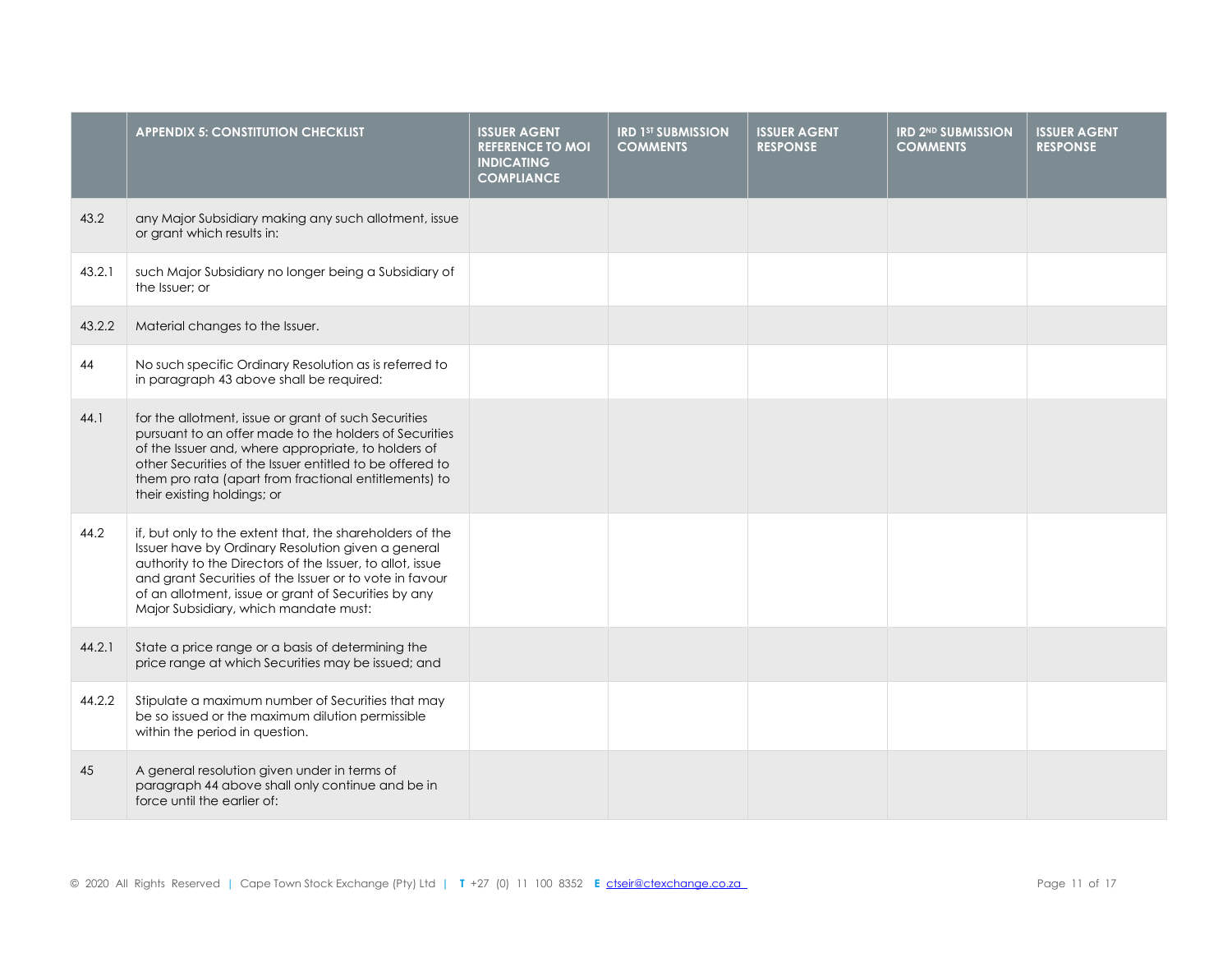|      | <b>APPENDIX 5: CONSTITUTION CHECKLIST</b>                                                                                                                                                                                                                                                                                                                                                                                                                                                                                                                                        | <b>ISSUER AGENT</b><br><b>REFERENCE TO MOI</b><br><b>INDICATING</b><br><b>COMPLIANCE</b> | <b>IRD 1ST SUBMISSION</b><br><b>COMMENTS</b> | <b>ISSUER AGENT</b><br><b>RESPONSE</b> | <b>IRD 2ND SUBMISSION</b><br><b>COMMENTS</b> | <b>ISSUER AGENT</b><br><b>RESPONSE</b> |
|------|----------------------------------------------------------------------------------------------------------------------------------------------------------------------------------------------------------------------------------------------------------------------------------------------------------------------------------------------------------------------------------------------------------------------------------------------------------------------------------------------------------------------------------------------------------------------------------|------------------------------------------------------------------------------------------|----------------------------------------------|----------------------------------------|----------------------------------------------|----------------------------------------|
| 45.1 | The conclusion of the first Annual General Meeting of<br>the Issuer following the passing of the resolution at<br>which time it shall lapse; or                                                                                                                                                                                                                                                                                                                                                                                                                                  |                                                                                          |                                              |                                        |                                              |                                        |
| 45.2 | an Ordinary Resolution revoking or varying such<br>general authority is passed.                                                                                                                                                                                                                                                                                                                                                                                                                                                                                                  |                                                                                          |                                              |                                        |                                              |                                        |
| 46   | Notwithstanding paragraph 44 above, the Directors<br>of the Issuer must obtain a Special Resolution prior to<br>issuing any Securities if such issue would effectively<br>alter the control of the Issuer.                                                                                                                                                                                                                                                                                                                                                                       |                                                                                          |                                              |                                        |                                              |                                        |
|      | Announcements                                                                                                                                                                                                                                                                                                                                                                                                                                                                                                                                                                    |                                                                                          |                                              |                                        |                                              |                                        |
| 47   | An International Issuer whose Primary Listing is or is to<br>be on CTSE shall give sufficient notice to enable<br>Security holders, whose registered addresses are in<br>South Africa, to exercise their rights or comply with the<br>terms of the notice. If the International Issuer's Primary<br>Listing is on another Recognised Exchange, CTSE will<br>normally be satisfied with an undertaking by the Issuer<br>to do so and will not normally request the Issuer to<br>change its Constitution to comply with this paragraph<br>where it would be unreasonable to do so. |                                                                                          |                                              |                                        |                                              |                                        |
| 48   | There is no prohibition on the giving of notice to<br>Security holders whose registered address is outside<br>South Africa.                                                                                                                                                                                                                                                                                                                                                                                                                                                      |                                                                                          |                                              |                                        |                                              |                                        |
|      | <b>Notification of Controlling Shareholder</b>                                                                                                                                                                                                                                                                                                                                                                                                                                                                                                                                   |                                                                                          |                                              |                                        |                                              |                                        |
| 49   | Where an Issuer has a Controlling Shareholder, CTSE<br>may require the appointment of a sufficient number<br>of Independent Directors and/or appropriate controls<br>and procedures to ensure that the Issuer is at all times<br>capable of operating and making decisions<br>independently of the Controlling Shareholder and<br>that all transactions between the Issuer and the                                                                                                                                                                                               |                                                                                          |                                              |                                        |                                              |                                        |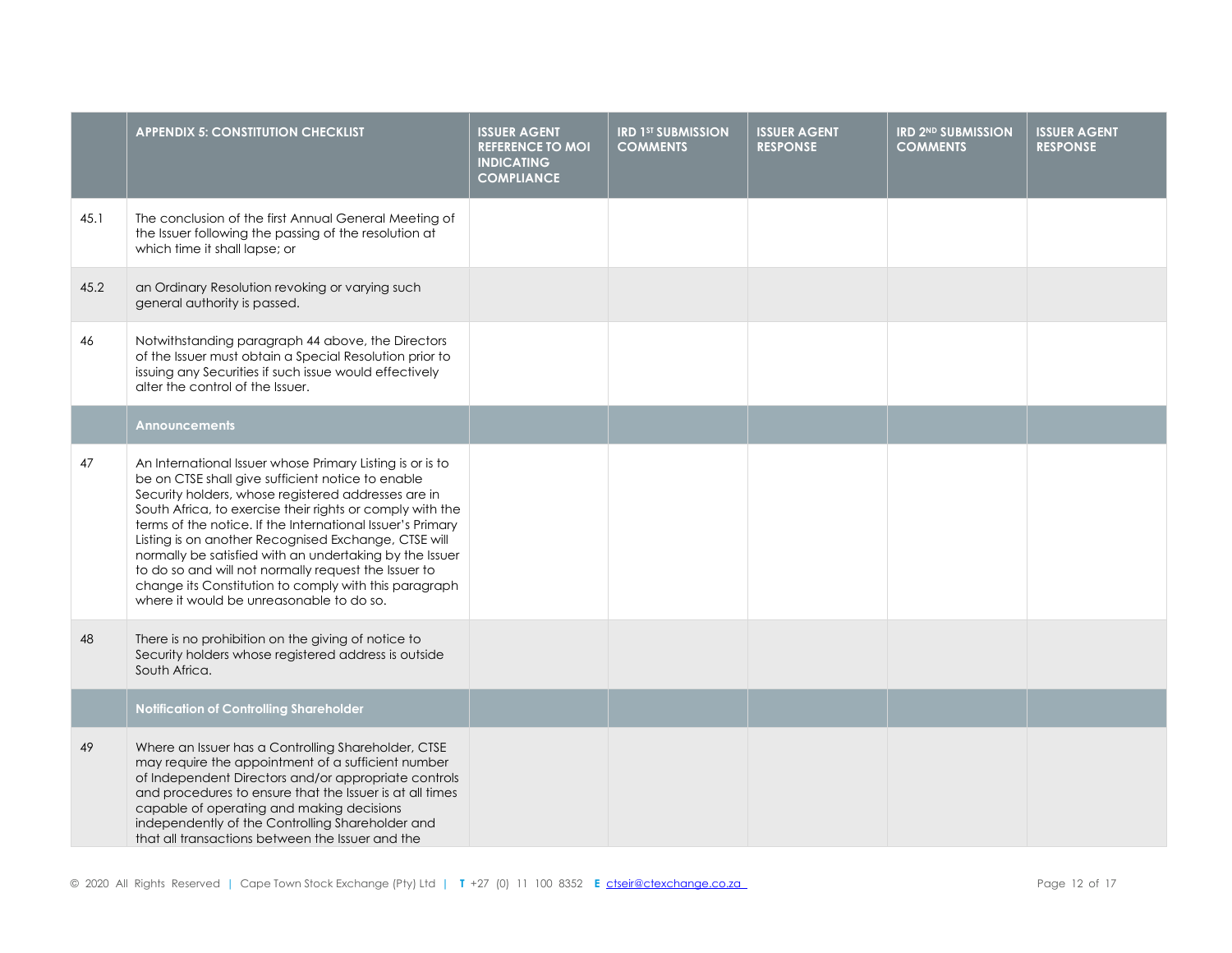|    | <b>APPENDIX 5: CONSTITUTION CHECKLIST</b>                                                                                                                                                                                                                                                                  | <b>ISSUER AGENT</b><br><b>REFERENCE TO MOI</b><br><b>INDICATING</b><br><b>COMPLIANCE</b> | <b>IRD 1ST SUBMISSION</b><br><b>COMMENTS</b> | <b>ISSUER AGENT</b><br><b>RESPONSE</b> | <b>IRD 2ND SUBMISSION</b><br><b>COMMENTS</b> | <b>ISSUER AGENT</b><br><b>RESPONSE</b> |
|----|------------------------------------------------------------------------------------------------------------------------------------------------------------------------------------------------------------------------------------------------------------------------------------------------------------|------------------------------------------------------------------------------------------|----------------------------------------------|----------------------------------------|----------------------------------------------|----------------------------------------|
|    | Controlling Shareholder are conducted at arm's<br>length and on a normal commercial basis.                                                                                                                                                                                                                 |                                                                                          |                                              |                                        |                                              |                                        |
|    | <b>Capital structure</b>                                                                                                                                                                                                                                                                                   |                                                                                          |                                              |                                        |                                              |                                        |
| 50 | The structure of the share capital of the Issuer must be<br>stated and where such capital consists of more than<br>one class of Security, particulars of the order in which<br>the various classes shall rank for any distribution<br>including by way of dividend and on a return of<br>capital be given. |                                                                                          |                                              |                                        |                                              |                                        |
| 51 | The classes of Securities and the number of Securities<br>that the Issuer is authorized to issue.                                                                                                                                                                                                          |                                                                                          |                                              |                                        |                                              |                                        |
|    | Non-voting or restricted voting Securities                                                                                                                                                                                                                                                                 |                                                                                          |                                              |                                        |                                              |                                        |
| 52 | Where the equity capital includes Securities with<br>different voting rights, the designation of each class<br>of Securities, other than those with the most<br>favourable voting rights, shall include the words<br>"restricted voting" or "limited voting".                                              |                                                                                          |                                              |                                        |                                              |                                        |
|    | <b>Meetings</b>                                                                                                                                                                                                                                                                                            |                                                                                          |                                              |                                        |                                              |                                        |
| 53 | There must be no prohibition or restriction on the<br>Issuer from calling any meeting for the purposes of<br>adhering to the Listing Requirements.                                                                                                                                                         |                                                                                          |                                              |                                        |                                              |                                        |
| 54 | The quorum requirements provided for in Section 64<br>of the Companies Act must not be less than 25% and<br>at least 3(three) members.                                                                                                                                                                     |                                                                                          |                                              |                                        |                                              |                                        |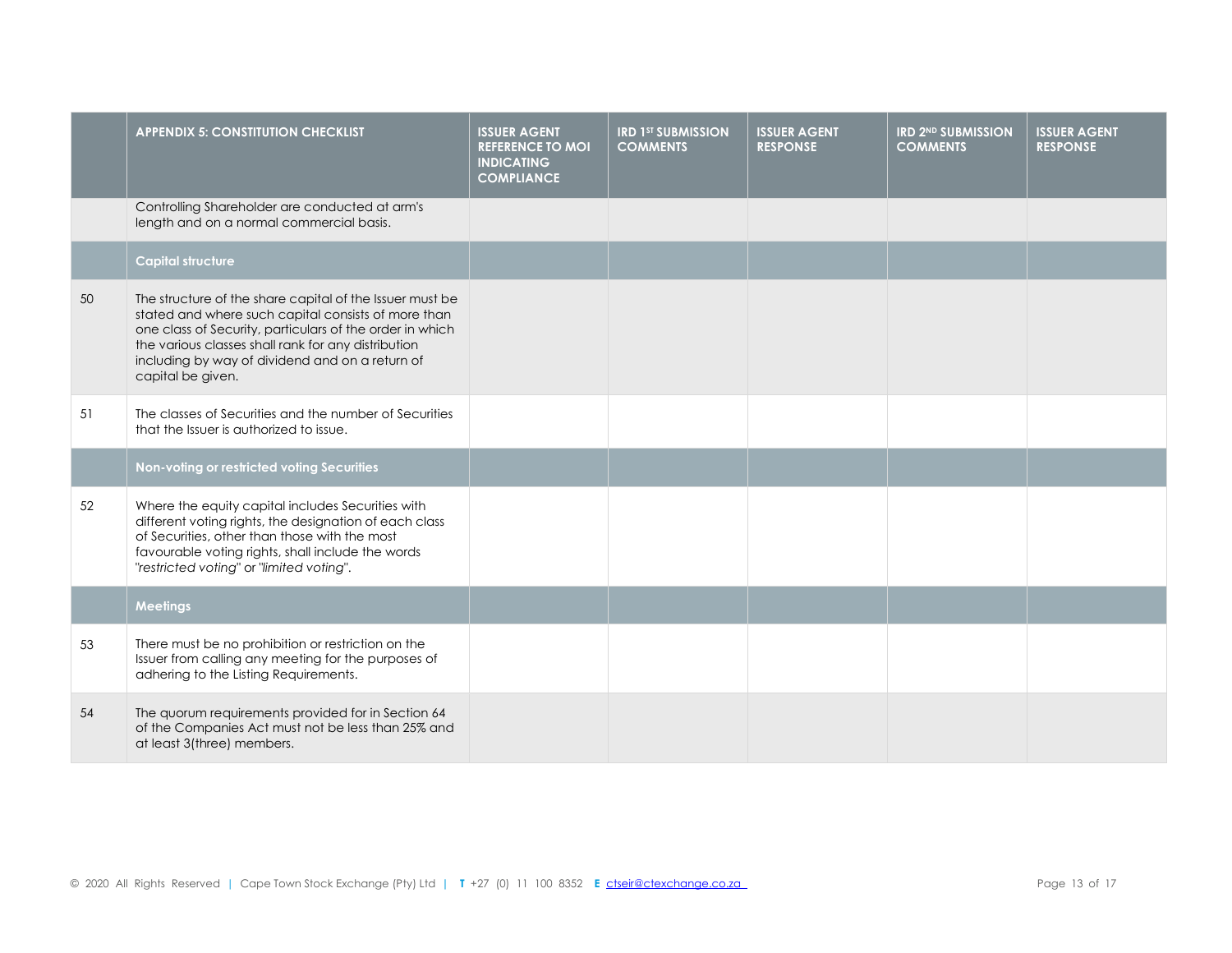|      | <b>APPENDIX 5: CONSTITUTION CHECKLIST</b>                                                                                                                                                                                                                                                                                                                                                                                                                                                   | <b>ISSUER AGENT</b><br><b>REFERENCE TO MOI</b><br><b>INDICATING</b><br><b>COMPLIANCE</b> | <b>IRD 1ST SUBMISSION</b><br><b>COMMENTS</b> | <b>ISSUER AGENT</b><br><b>RESPONSE</b> | <b>IRD 2ND SUBMISSION</b><br><b>COMMENTS</b> | <b>ISSUER AGENT</b><br><b>RESPONSE</b> |
|------|---------------------------------------------------------------------------------------------------------------------------------------------------------------------------------------------------------------------------------------------------------------------------------------------------------------------------------------------------------------------------------------------------------------------------------------------------------------------------------------------|------------------------------------------------------------------------------------------|----------------------------------------------|----------------------------------------|----------------------------------------------|----------------------------------------|
| 55   | Meetings to be conducted entirely by electronic<br>communication; or one or more shareholders to<br>participate by electronic communication in all or part<br>of a shareholders meeting being held in person, must<br>be permissible. The electronic communications<br>employed must ordinarily enable all persons<br>participating in that meeting to communicate<br>concurrently with each other without an intermediary,<br>and to participate reasonably effectively in the<br>meeting. |                                                                                          |                                              |                                        |                                              |                                        |
| 56   | Voting via electronic communications at shareholder<br>meetings must be permissible.                                                                                                                                                                                                                                                                                                                                                                                                        |                                                                                          |                                              |                                        |                                              |                                        |
| 57   | A proxy form must be sent with the Announcement<br>convening a meeting of shareholders to each Person<br>entitled to vote at the meeting, and must:                                                                                                                                                                                                                                                                                                                                         |                                                                                          |                                              |                                        |                                              |                                        |
| 57.1 | Provide for voting through the Registry by electronic<br>means;                                                                                                                                                                                                                                                                                                                                                                                                                             |                                                                                          |                                              |                                        |                                              |                                        |
| 57.2 | Provide for voting on all resolutions intended to be<br>proposed;                                                                                                                                                                                                                                                                                                                                                                                                                           |                                                                                          |                                              |                                        |                                              |                                        |
| 57.3 | State that a shareholder is entitled to appoint a proxy<br>of his own choice and provide a space for insertion of<br>the name of such proxy; and                                                                                                                                                                                                                                                                                                                                            |                                                                                          |                                              |                                        |                                              |                                        |
| 57.4 | State that, if it is returned without an indication as to<br>how the proxy shall vote on any particular matter, the<br>proxy will exercise his discretion as to whether, and if<br>so how, he votes.                                                                                                                                                                                                                                                                                        |                                                                                          |                                              |                                        |                                              |                                        |
|      | <b>Record date</b>                                                                                                                                                                                                                                                                                                                                                                                                                                                                          |                                                                                          |                                              |                                        |                                              |                                        |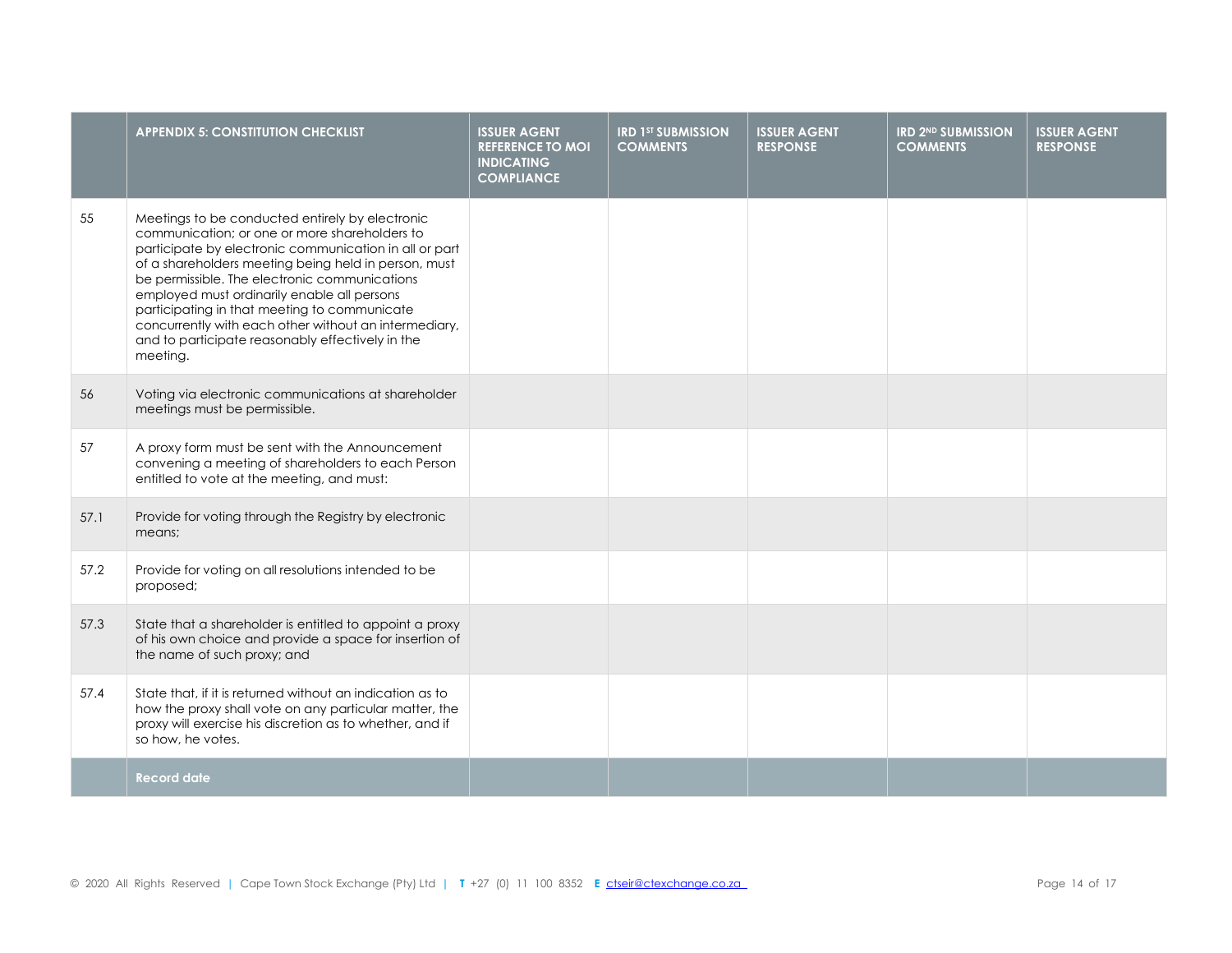|    | <b>APPENDIX 5: CONSTITUTION CHECKLIST</b>                                                                                                                                                                                                                                                                                                                                                                                                                                                                    | <b>ISSUER AGENT</b><br><b>REFERENCE TO MOI</b><br><b>INDICATING</b><br><b>COMPLIANCE</b> | <b>IRD 1ST SUBMISSION</b><br><b>COMMENTS</b> | <b>ISSUER AGENT</b><br><b>RESPONSE</b> | <b>IRD 2ND SUBMISSION</b><br><b>COMMENTS</b> | <b>ISSUER AGENT</b><br><b>RESPONSE</b> |
|----|--------------------------------------------------------------------------------------------------------------------------------------------------------------------------------------------------------------------------------------------------------------------------------------------------------------------------------------------------------------------------------------------------------------------------------------------------------------------------------------------------------------|------------------------------------------------------------------------------------------|----------------------------------------------|----------------------------------------|----------------------------------------------|----------------------------------------|
| 58 | The record date(s) for all transactions must be in<br>accordance with section 59 of the Companies Act as<br>set out in the Procedures.                                                                                                                                                                                                                                                                                                                                                                       |                                                                                          |                                              |                                        |                                              |                                        |
|    | Annual financial statements and Annual report                                                                                                                                                                                                                                                                                                                                                                                                                                                                |                                                                                          |                                              |                                        |                                              |                                        |
| 59 | A copy of the annual financial statements (or an<br>abridged version thereof) must be distributed to<br>shareholders at least 21 (twenty one) Days before the<br>date of the Annual General Meeting at which the<br>financial statements will be presented.                                                                                                                                                                                                                                                  |                                                                                          |                                              |                                        |                                              |                                        |
| 60 | An Issuer must Announce its Annual Report not less<br>than 21 (twenty one) Days before the date of its<br>Annual General Meeting but not later than 90 (ninety)<br>Days after its financial year end.                                                                                                                                                                                                                                                                                                        |                                                                                          |                                              |                                        |                                              |                                        |
| 61 | The Annual Report must contain all the detail as<br>required by the Listing Requirements.                                                                                                                                                                                                                                                                                                                                                                                                                    |                                                                                          |                                              |                                        |                                              |                                        |
|    | Interim reports                                                                                                                                                                                                                                                                                                                                                                                                                                                                                              |                                                                                          |                                              |                                        |                                              |                                        |
| 62 | The Constitution must provide for interim reports as<br>per the Listing Requirements.                                                                                                                                                                                                                                                                                                                                                                                                                        |                                                                                          |                                              |                                        |                                              |                                        |
|    | Commission                                                                                                                                                                                                                                                                                                                                                                                                                                                                                                   |                                                                                          |                                              |                                        |                                              |                                        |
| 63 | An Issuer may not pay commission exceeding 10%<br>(ten percent) (of the proposed aggregate issue price<br>of the Securities) to any person in consideration for<br>them subscribing or agreeing to subscribe, whether<br>absolutely or conditionally, for any Securities of the<br>Issuer. Commission greater than 10% (ten percent) (of<br>the proposed aggregate issue price of the Securities)<br>may be permissible subject to the approval thereof<br>by shareholders by means of a Special Resolution. |                                                                                          |                                              |                                        |                                              |                                        |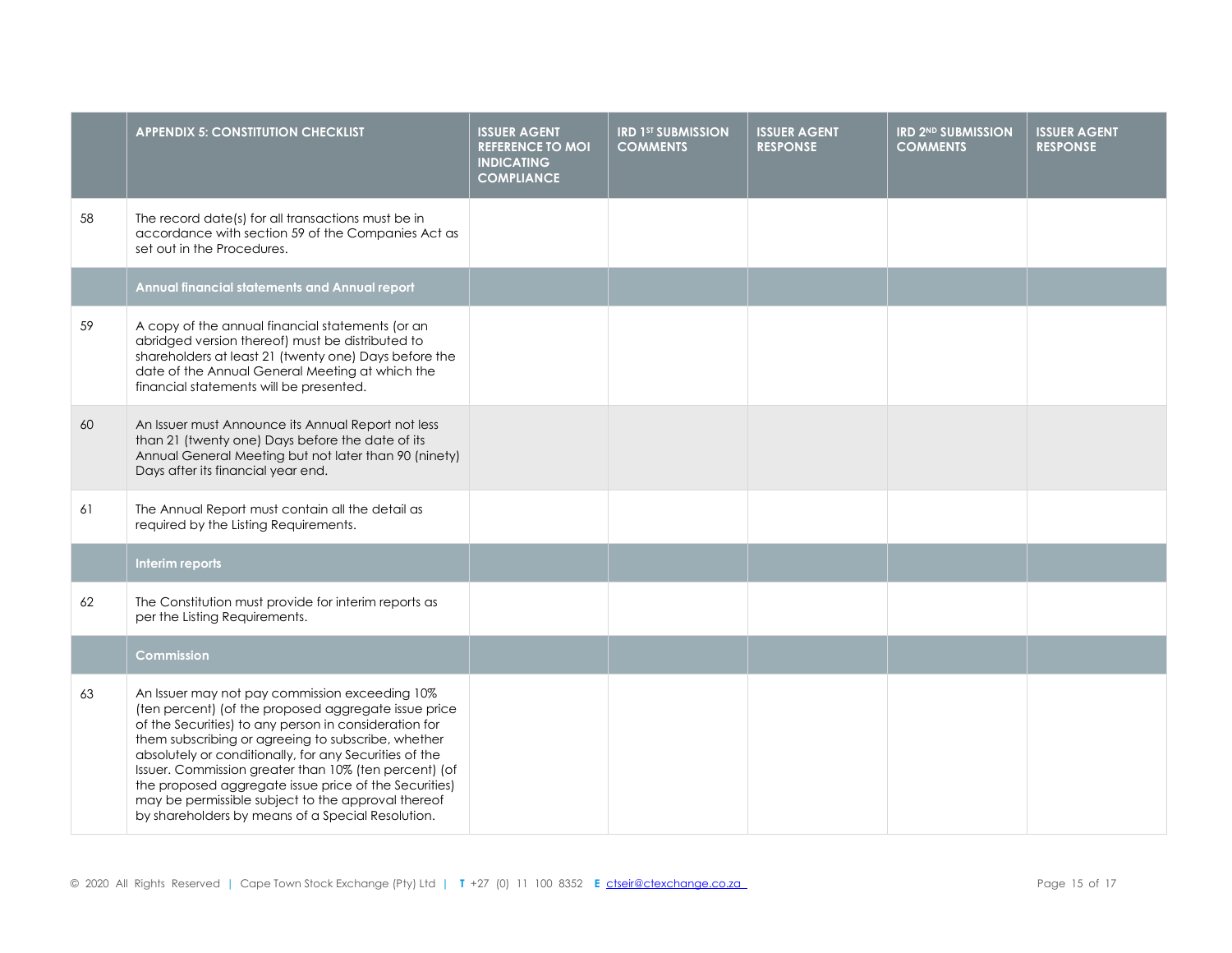|      | <b>APPENDIX 5: CONSTITUTION CHECKLIST</b>                                                                                                                                                                                                                                                   | <b>ISSUER AGENT</b><br><b>REFERENCE TO MOI</b><br><b>INDICATING</b><br><b>COMPLIANCE</b> | <b>IRD 1ST SUBMISSION</b><br><b>COMMENTS</b> | <b>ISSUER AGENT</b><br><b>RESPONSE</b> | <b>IRD 2ND SUBMISSION</b><br><b>COMMENTS</b> | <b>ISSUER AGENT</b><br><b>RESPONSE</b> |
|------|---------------------------------------------------------------------------------------------------------------------------------------------------------------------------------------------------------------------------------------------------------------------------------------------|------------------------------------------------------------------------------------------|----------------------------------------------|----------------------------------------|----------------------------------------------|----------------------------------------|
|      | <b>Review of documents</b>                                                                                                                                                                                                                                                                  |                                                                                          |                                              |                                        |                                              |                                        |
| 64   | In addition to the specific requirements set out in<br>these Listing Requirements, the Issuer shall submit to<br>CTSE for review before shareholders are issued<br>copiesof:                                                                                                                |                                                                                          |                                              |                                        |                                              |                                        |
| 64.1 | Drafts of any Announcements relating to the issue of<br>new or further Securities or any Announcements the<br>subject matter of which may involve a change in or<br>relate to or affect arrangements regarding trading in<br>its Listed Securities (including a suspension of<br>Dealings); |                                                                                          |                                              |                                        |                                              |                                        |
| 64.2 | Drafts of any proposed amendments to its<br>Constitution.                                                                                                                                                                                                                                   |                                                                                          |                                              |                                        |                                              |                                        |
| 65   | The Issuer shall not Announce or otherwise issue any<br>of the documents referred to in paragraph 64 above<br>if CTSE so directs.                                                                                                                                                           |                                                                                          |                                              |                                        |                                              |                                        |
|      | <b>Corporate Actions</b>                                                                                                                                                                                                                                                                    |                                                                                          |                                              |                                        |                                              |                                        |
| 66   | The following corporate actions must be provided for<br>in the Constitution in accordance with the Listing<br>Requirements:                                                                                                                                                                 |                                                                                          |                                              |                                        |                                              |                                        |
| 66.1 | <b>Substantial Transactions:</b>                                                                                                                                                                                                                                                            |                                                                                          |                                              |                                        |                                              |                                        |
| 66.2 | Related Party Transactions; and                                                                                                                                                                                                                                                             |                                                                                          |                                              |                                        |                                              |                                        |
| 66.3 | Repurchase of Securities.                                                                                                                                                                                                                                                                   |                                                                                          |                                              |                                        |                                              |                                        |